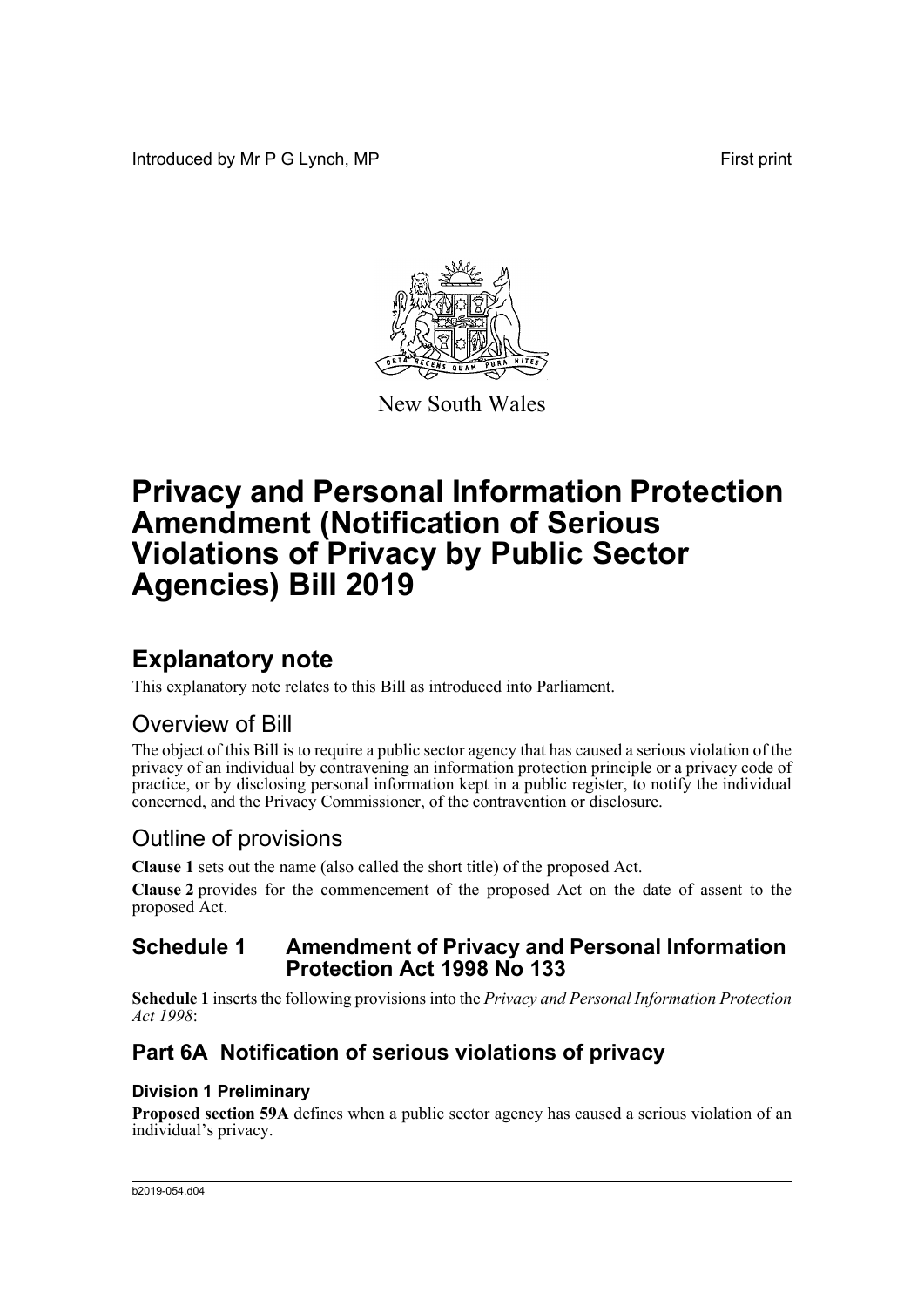Privacy and Personal Information Protection Amendment (Notification of Serious Violations of Privacy by Public Sector Agencies) Bill 2019 [NSW] Explanatory note

**Proposed section 59B** lists the matters that are to be taken into consideration by a public sector agency, or by the Privacy Commissioner, when determining whether or not the agency has caused a serious violation of an individual's privacy.

### **Division 2 Notification of serious violations of privacy**

**Proposed section 59C** requires public sector agencies to notify individuals about any serious violations of their privacy caused by the agencies.

**Proposed section 59D** requires public sector agencies to notify the Privacy Commissioner about any serious violations of privacy they have caused.

**Proposed section 59E** requires public sector agencies to make an assessment of any suspected serious violation of privacy they may have caused.

### **Division 3 Privacy Commissioner may require notification**

**Proposed section 59F** provides for the Privacy Commissioner to direct public sector agencies to notify serious violations of privacy they have caused.

**Proposed section 59G** requires a public sector agency to comply with any such direction from the Privacy Commissioner.

### **Division 4 Exemptions**

**Proposed section 59H** provides for the Privacy Commissioner to declare a serious violation of privacy to be exempt from the operation of the proposed Part.

**Proposed section 59I** exempts public sector agencies that have taken remedial action from the operation of the proposed Part.

**Proposed section 59J** exempts law enforcement agencies from the operation of the proposed Part in some circumstances.

**Proposed section 59K** exempts public sector agencies from the operation of the proposed Part in relation to a disclosure of information that is prohibited by other legislation.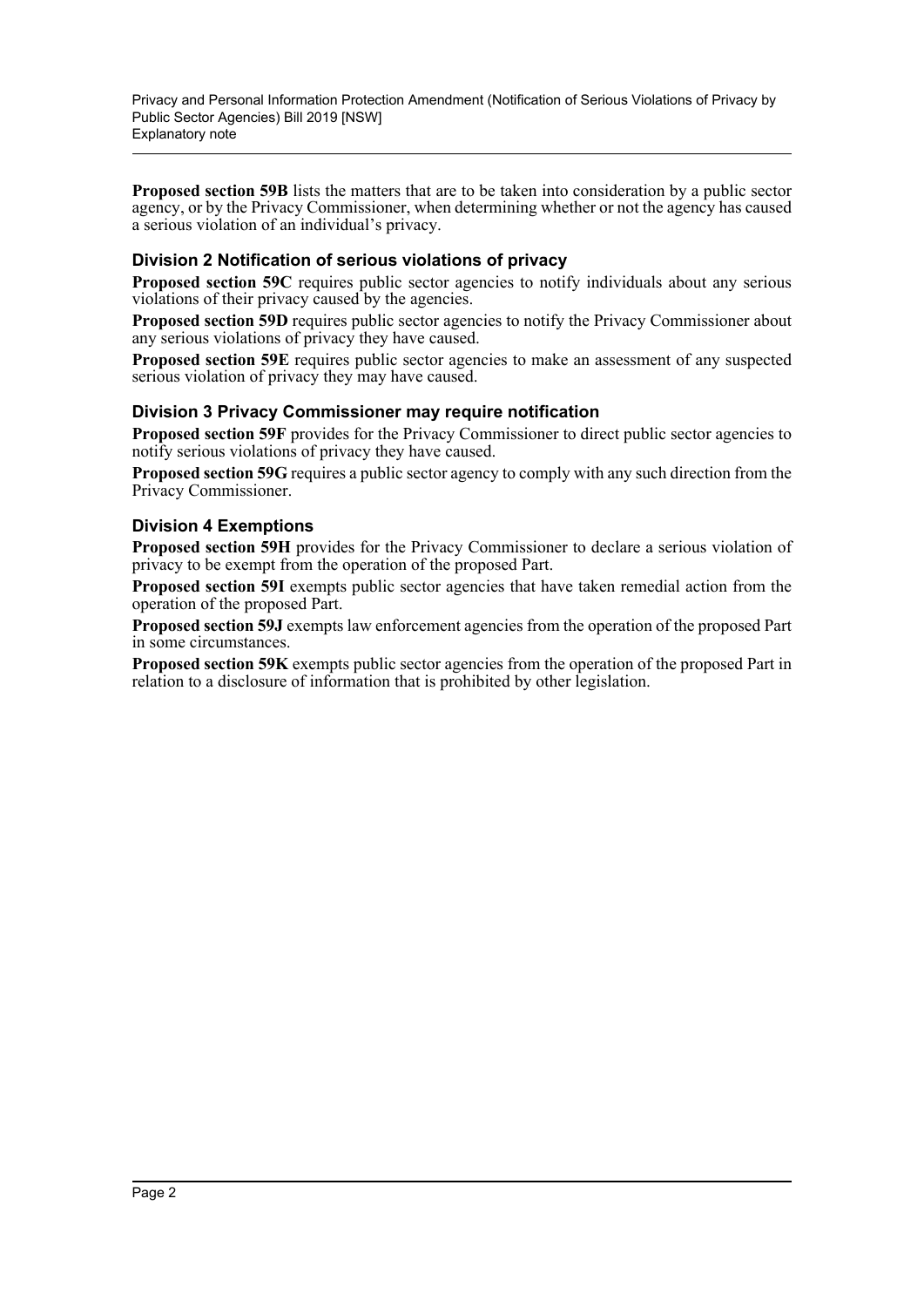Introduced by Mr P G Lynch, MP First print



New South Wales

# **Privacy and Personal Information Protection Amendment (Notification of Serious Violations of Privacy by Public Sector Agencies) Bill 2019**

# **Contents**

|                   |                                                                             | Page |
|-------------------|-----------------------------------------------------------------------------|------|
|                   | Name of Act                                                                 |      |
|                   | Commencement                                                                |      |
| <b>Schedule 1</b> | Amendment of Privacy and Personal Information Protection Act<br>1998 No 133 |      |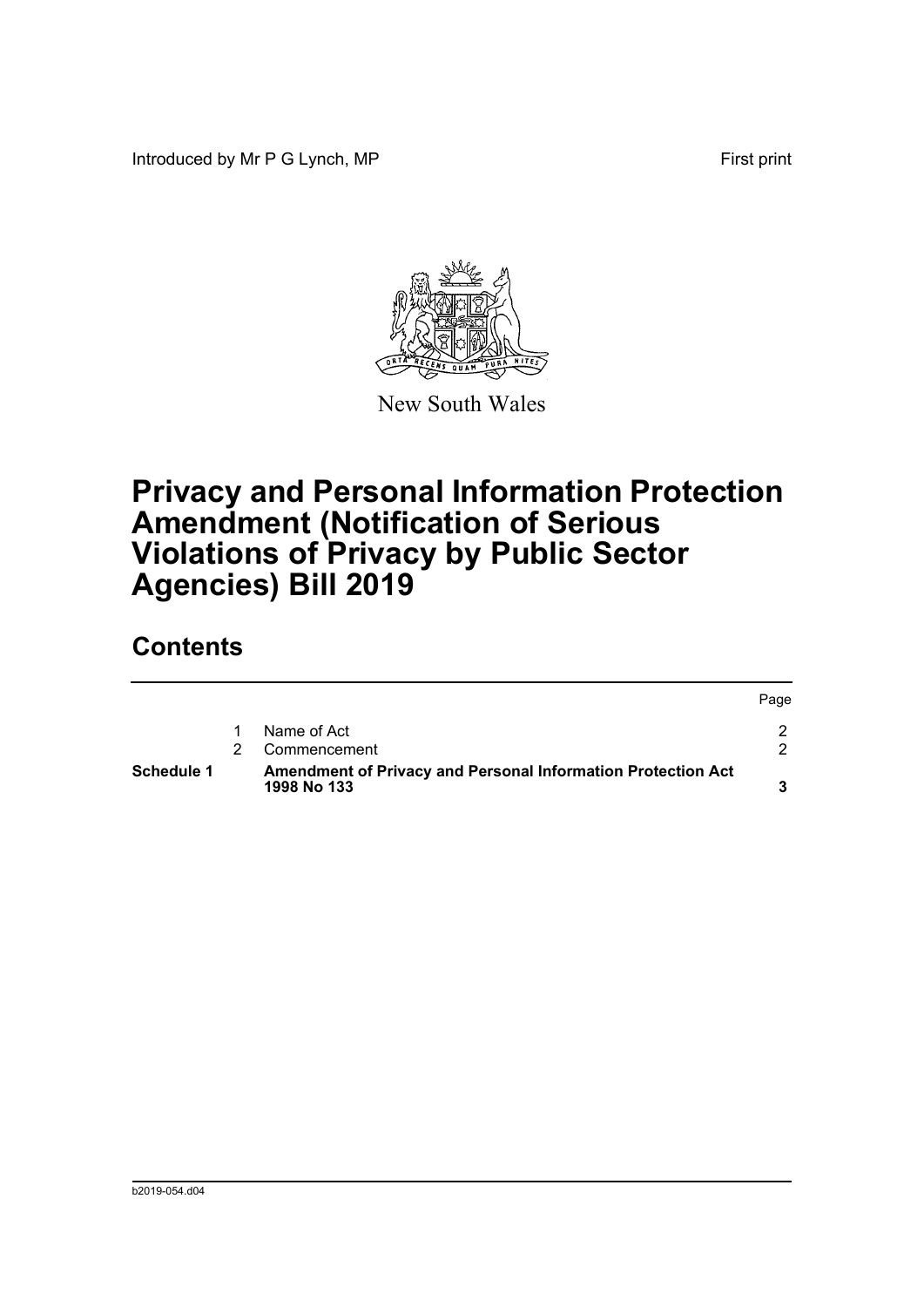

New South Wales

# **Privacy and Personal Information Protection Amendment (Notification of Serious Violations of Privacy by Public Sector Agencies) Bill 2019**

No , 2019

## **A Bill for**

An Act to amend the *Privacy and Personal Information Protection Act 1998* to require public sector agencies that cause a serious violation of an individual's privacy to notify the individual and the Privacy Commissioner.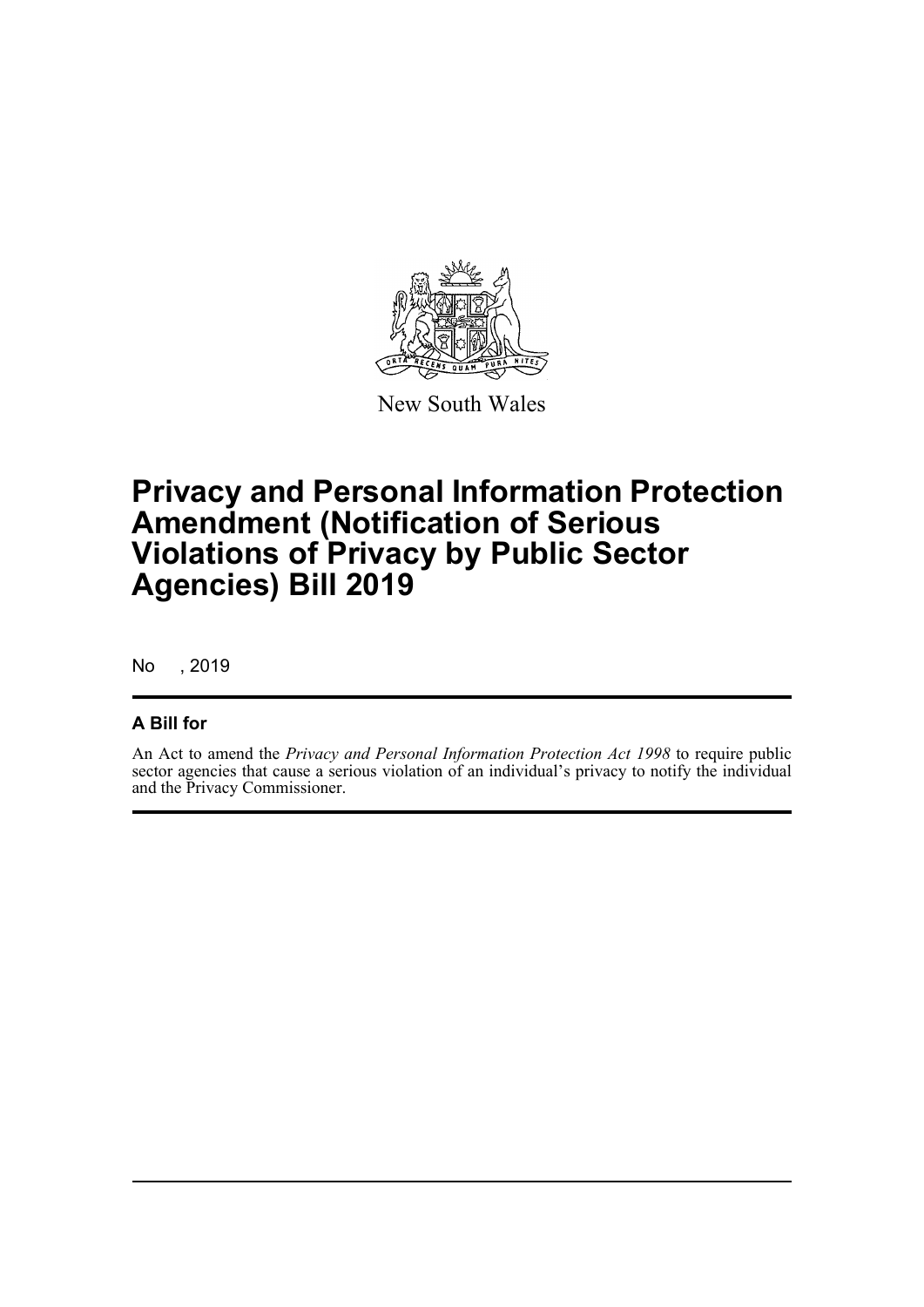Privacy and Personal Information Protection Amendment (Notification of Serious Violations of Privacy by Public Sector Agencies) Bill 2019 [NSW]

<span id="page-4-1"></span><span id="page-4-0"></span>

| The Legislature of New South Wales enacts: |                                                                                                                                                                     |               |
|--------------------------------------------|---------------------------------------------------------------------------------------------------------------------------------------------------------------------|---------------|
|                                            | Name of Act                                                                                                                                                         | $\mathcal{P}$ |
|                                            | This Act is the <i>Privacy and Personal Information Protection Amendment</i><br>(Notification of Serious Violations of Privacy by Public Sector Agencies) Act 2019. | 3<br>4        |
|                                            | Commencement                                                                                                                                                        | 5             |
|                                            | This Act commences on the date of assent to this Act.                                                                                                               | 6             |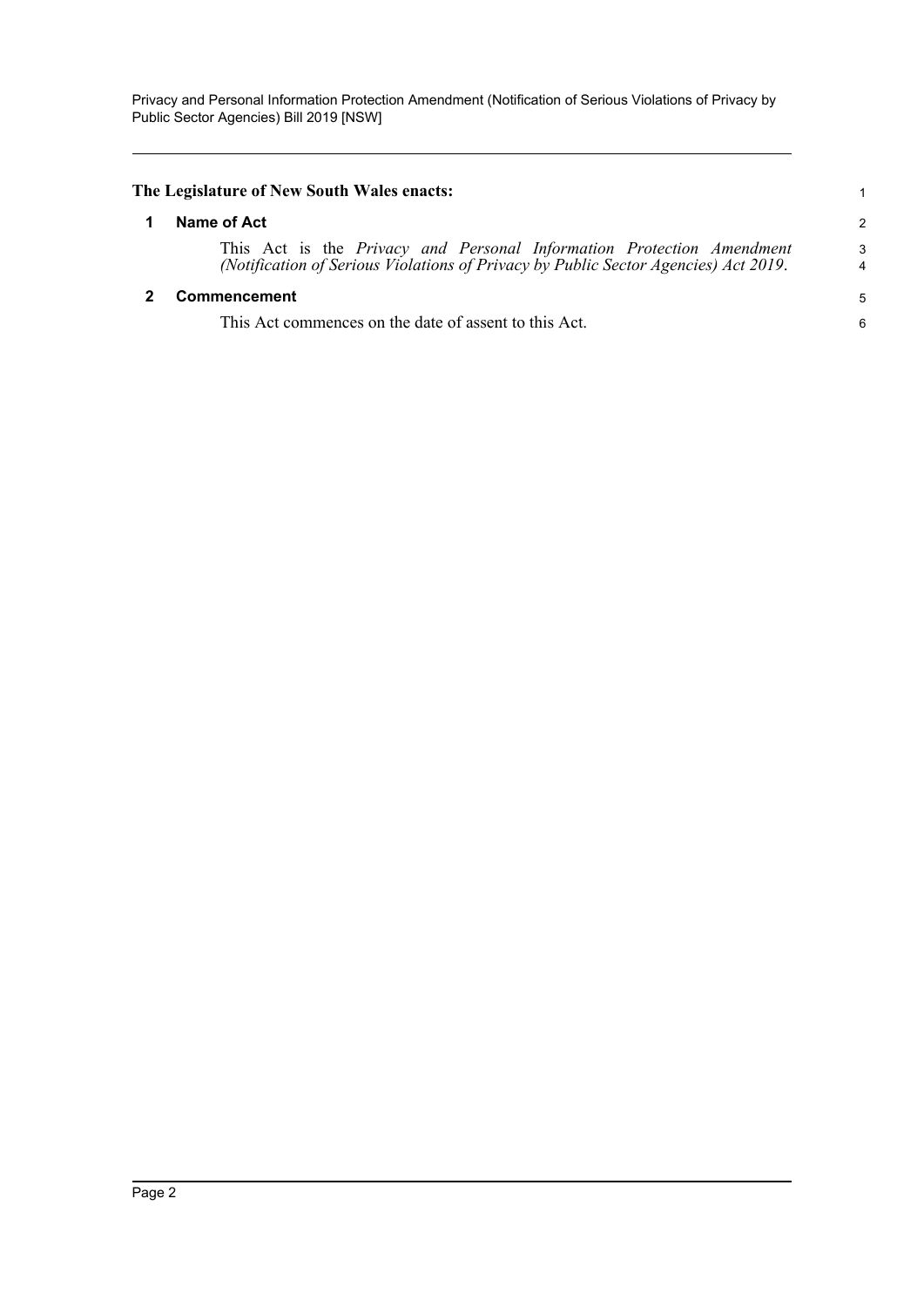<span id="page-5-0"></span>

| Schedule 1           |        |     | <b>Amendment of Privacy and Personal Information</b><br><b>Protection Act 1998 No 133</b>                                                                                                                                                                                                                                                                                                            |                                  |
|----------------------|--------|-----|------------------------------------------------------------------------------------------------------------------------------------------------------------------------------------------------------------------------------------------------------------------------------------------------------------------------------------------------------------------------------------------------------|----------------------------------|
| Part 6A              |        |     |                                                                                                                                                                                                                                                                                                                                                                                                      | 3                                |
| Insert after Part 6: |        |     |                                                                                                                                                                                                                                                                                                                                                                                                      | 4                                |
|                      |        |     | Part 6A Notification of serious violations of privacy                                                                                                                                                                                                                                                                                                                                                | 5                                |
| <b>Division 1</b>    |        |     | <b>Preliminary</b>                                                                                                                                                                                                                                                                                                                                                                                   |                                  |
| 59A                  |        |     | Meaning of "causes a serious violation of an individual's privacy"                                                                                                                                                                                                                                                                                                                                   | 7                                |
|                      |        |     | For the purposes of this Part, a public sector agency causes a serious violation<br><i>of an individual's privacy if:</i>                                                                                                                                                                                                                                                                            | 8<br>9                           |
|                      |        | (a) | the agency contravenes an information protection principle or a privacy<br>code of practice that applies to the agency, or discloses personal<br>information kept in a public register, and                                                                                                                                                                                                          | 10<br>11<br>12                   |
|                      |        | (b) | a reasonable person would conclude that the contravention or disclosure<br>has resulted, or would be likely to result, in a serious violation of, or<br>interference with, the privacy of an individual to whom the information<br>relates.                                                                                                                                                          | 13<br>14<br>15<br>16             |
| 59B                  | manner |     | Matters to be considered in determining if privacy has been violated in serious                                                                                                                                                                                                                                                                                                                      | 17<br>18                         |
|                      |        |     | The following matters are to be taken into consideration by a public sector<br>agency, or by the Privacy Commissioner, for the purposes of determining<br>whether an act or omission has resulted, or is likely to result, in a serious<br>violation of, or interference with, the privacy of an individual:                                                                                         | 19<br>20<br>21<br>22             |
|                      |        | (a) | the kind of information involved,                                                                                                                                                                                                                                                                                                                                                                    | 23                               |
|                      |        | (b) | the sensitivity of the information,                                                                                                                                                                                                                                                                                                                                                                  | 24                               |
|                      |        | (c) | the persons, or the kinds of persons, who have obtained, or who could<br>obtain, the information,                                                                                                                                                                                                                                                                                                    | 25<br>26                         |
|                      |        | (d) | whether the information is protected by one or more security measures,<br>and, if it is protected, the likelihood that any of those security measures<br>could be overcome,                                                                                                                                                                                                                          | 27<br>28<br>29                   |
|                      |        | (e) | in the case of a security technology or methodology designed to make<br>the information unintelligible or meaningless to persons who are not<br>authorised to obtain the information that was used in relation to the<br>information—the likelihood that other persons have obtained, or could<br>obtain, information or knowledge required to circumvent the security<br>technology or methodology, | 30<br>31<br>32<br>33<br>34<br>35 |
|                      |        | (f) | the nature of the harm caused by the violation of, or interference with,<br>the privacy of the individual,                                                                                                                                                                                                                                                                                           | 36<br>37                         |
|                      |        | (g) | any other relevant matters.                                                                                                                                                                                                                                                                                                                                                                          | 38                               |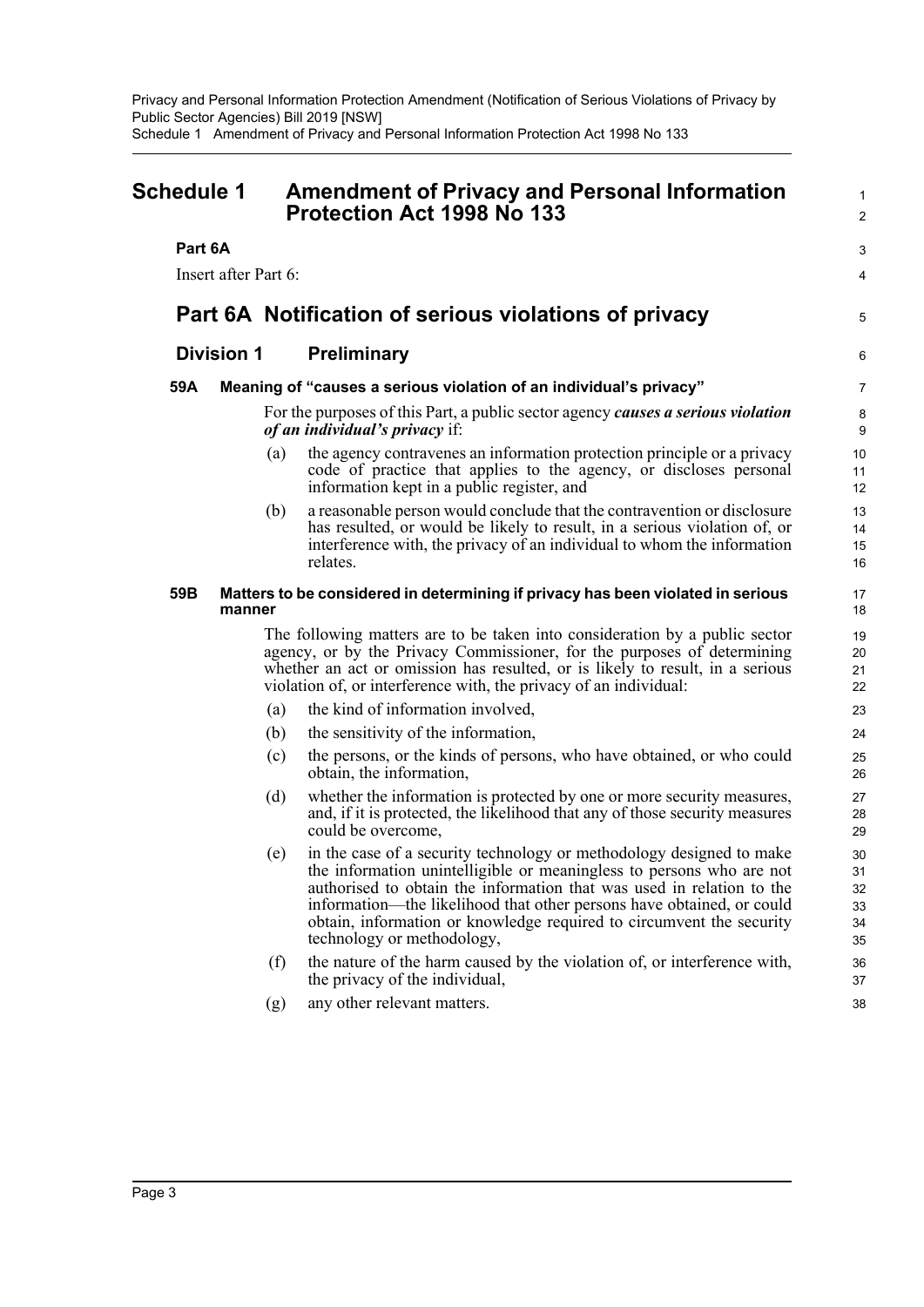## **Division 2 Notification of serious violations of privacy**

### **59C Public sector agencies must notify individuals about any serious violations of their privacy**

(1) A public sector agency must take reasonable steps to notify an individual if the public sector agency has reasonable grounds to believe that it has caused a serious violation of the individual's privacy.

- (2) The notice must include the following information:
	- (a) the name and contact details of the public sector agency,
	- (b) a description of the serious violation of privacy,
	- (c) the kind of information concerned,
	- (d) recommendations about the steps that the individual should take in response to the serious violation of privacy,
	- (e) if the public sector agency has reasonable grounds to believe that one or more other public sector agencies contributed to the violation of privacy—the name and contact details of each such public sector agency.
- (3) If the public sector agency normally communicates with a particular individual using a particular method, the notice may be given using that method.
- (4) If it is not practicable for the public sector agency to notify each of the individuals who are directly affected by the serious violation of privacy, the agency must publish a copy of the notice on the agency's website (if any) and take reasonable steps to publicise the contents of the notice.
- (5) The notice must be given as soon as practicable and, in any case, not more than 15 days after the public sector agency first became aware of the circumstances that gave rise to the serious violation of privacy.

#### **59D Public sector agencies must notify Privacy Commissioner about serious violations of privacy**

- (1) A public sector agency must notify the Privacy Commissioner if the public sector agency has reasonable grounds to believe that it has caused a serious violation of an individual's privacy.
- (2) The notice given to the Privacy Commissioner must be in writing and must include the following information:
	- (a) the name and contact details of the public sector agency,
	- (b) a description of the serious violation of privacy,
	- (c) the kind of information concerned,
	- (d) recommendations about the steps that individuals should take in response to the serious violation of privacy,
	- (e) if the public sector agency has reasonable grounds to believe that one or more other public sector agencies contributed to the violation of privacy—the name and contact details of each such public sector agency.
- (3) The notice must be given as soon as practicable and, in any case, not more than 15 days after the public sector agency first became aware of the circumstances that gave rise to the serious violation of privacy.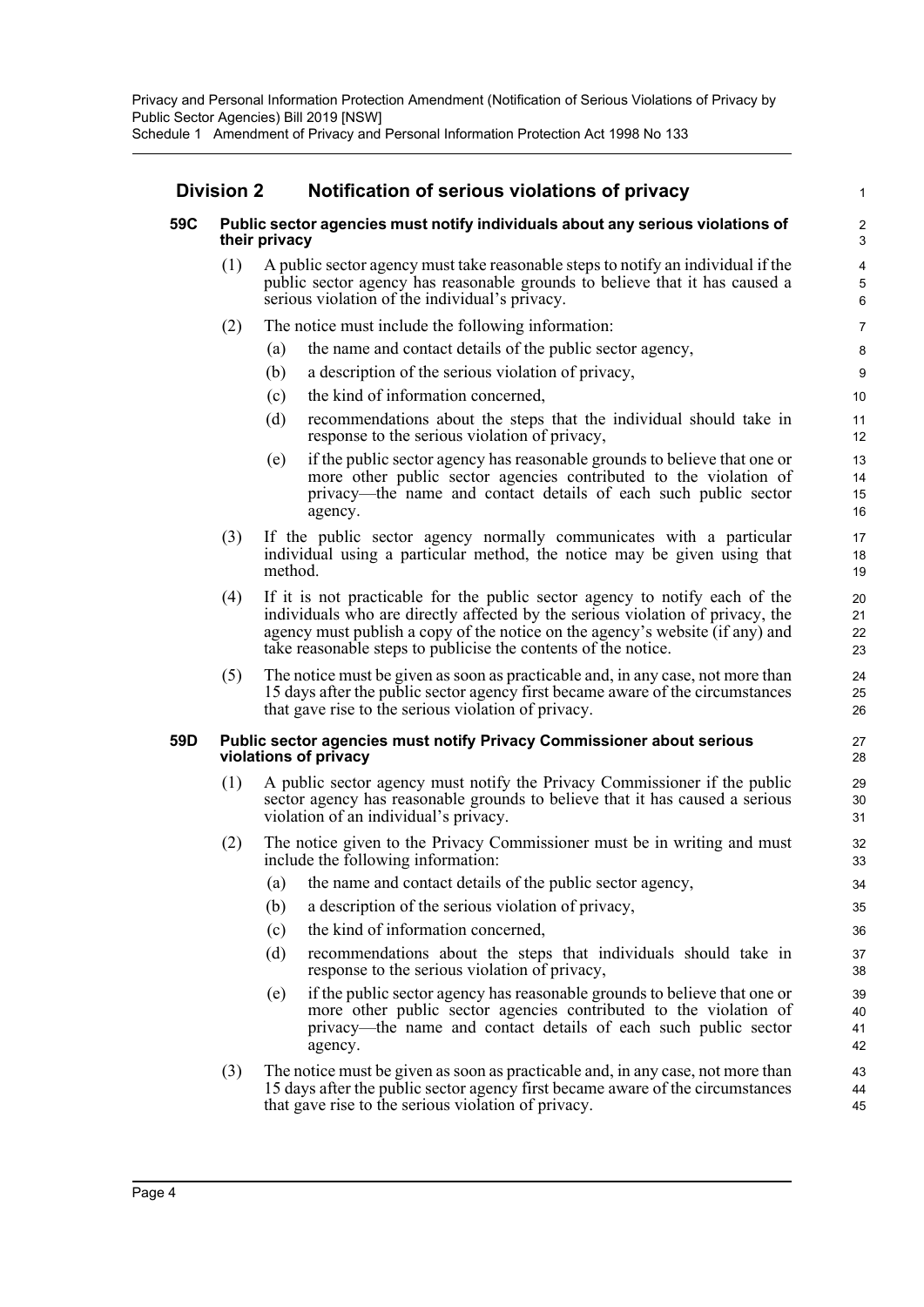Privacy and Personal Information Protection Amendment (Notification of Serious Violations of Privacy by Public Sector Agencies) Bill 2019 [NSW]

Schedule 1 Amendment of Privacy and Personal Information Protection Act 1998 No 133

#### **59E Public sector agencies must make an assessment of any suspected serious violation of privacy**

A public sector agency that has reasonable grounds to believe that it has caused a violation of the privacy of any individual must:

(a) carry out a reasonable and expeditious assessment of whether there are reasonable grounds to believe that the relevant circumstances amount to a serious violation of privacy caused by the public sector agency, and

(b) take all reasonable steps to ensure that the assessment is completed within 30 days after becoming aware of the possible violation.

### **Division 3 Privacy Commissioner may require notification**

#### **59F Privacy Commissioner may direct public sector agencies to notify serious violations of privacy**

- (1) The Privacy Commissioner may direct a public sector agency to provide information if the Privacy Commissioner has reasonable grounds to believe that the public sector agency has caused a serious violation of an individual's privacy or contributed to causing such a violation.
- (2) The direction may also require the public sector agency to:
	- (a) take all steps that are reasonable in the circumstances to notify each of the individuals to whom the relevant information relates of the serious violation of privacy, or
	- (b) if it is not practicable for the public sector agency to notify each of the individuals who are at risk from the serious violation of privacy publish a notice about the serious violation of privacy on the public sector agency's website (if any) and take reasonable steps to publicise the contents of the notice.
- (3) Before giving a direction to a public sector agency under subsection (1), the Privacy Commissioner must invite the public sector agency to make a submission to the Privacy Commissioner in relation to the direction within the period specified in the invitation and must have regard to any submission made in the specified time.

#### **59G Public sector agency must comply with Privacy Commissioner's direction**

- (1) A public sector agency must comply with a direction under this Division as soon as practicable after the direction is given.
- (2) The following information must be provided to the Privacy Commissioner or to an individual, or published on a website, as the case may be, to comply with a direction:
	- (a) the name and contact details of the public sector agency,
	- (b) a description of the serious violation of privacy that the Privacy Commissioner has reasonable grounds to believe has been caused,
	- (c) the kind of information concerned,
	- (d) recommendations about the steps that individuals should take in response to the serious violation of privacy,
	- (e) any other specified information that relates to the serious violation of privacy.
- (3) If the public sector agency normally communicates with a particular individual using a particular method, the notification to the individual concerned may use that method.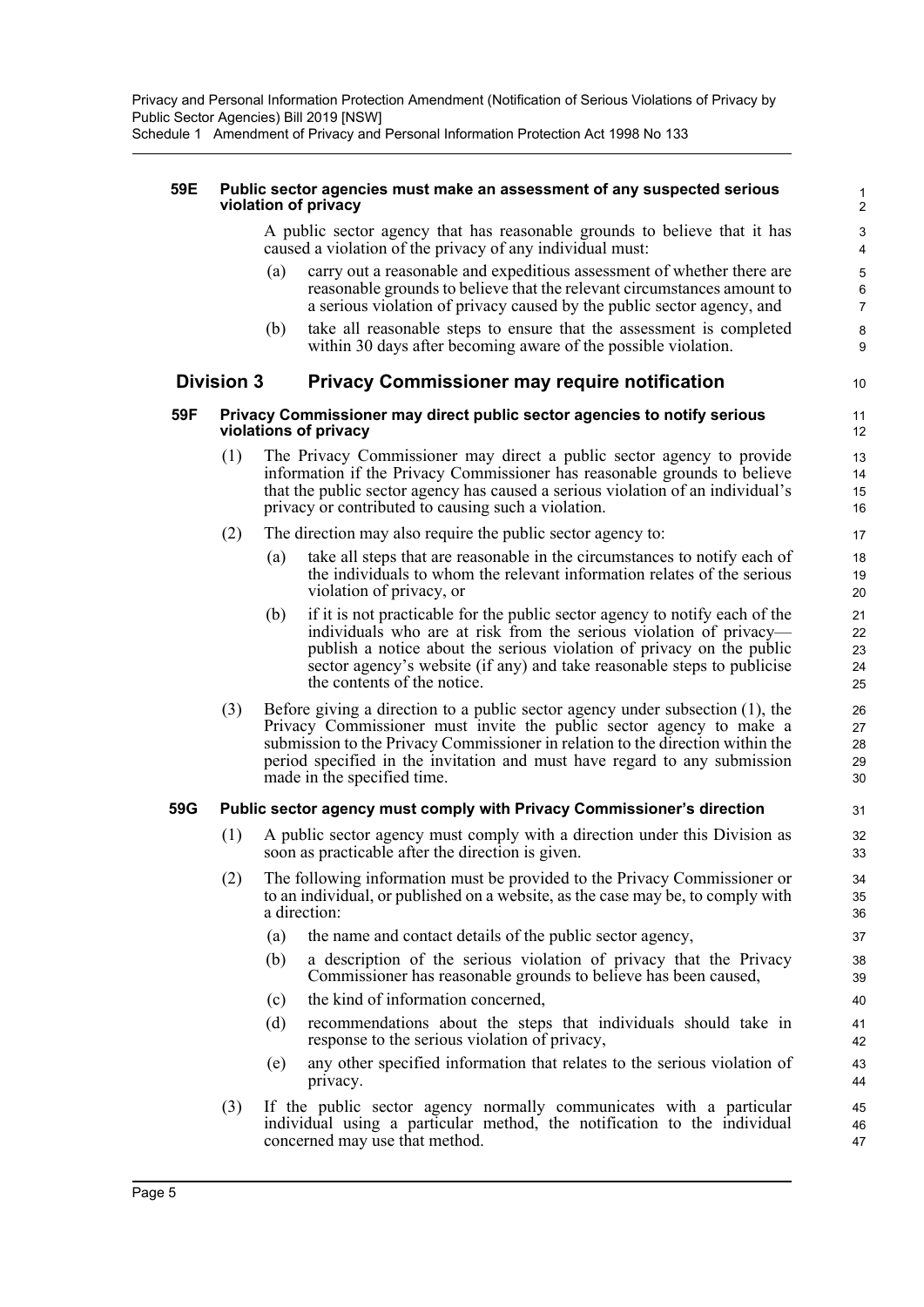## **Division 4 Exemptions**

### **59H Privacy Commissioner may declare a serious violation of privacy to be exempt**

(1) The Privacy Commissioner may declare that this Part does not apply in relation to a contravention by a public sector agency of an information protection principle or a privacy code of practice that applies to the agency, or to a disclosure by a public sector agency of personal information kept in a public register, if the Privacy Commissioner is satisfied that it is reasonable in the circumstances to do so, having regard to the public interest and any other matter that the Privacy Commissioner considers relevant.

1

- (2) The Privacy Commissioner may make a declaration under this section:
	- (a) on the Privacy Commissioner's own initiative, or
	- (b) on application made to the Privacy Commissioner by the public sector agency concerned.
- (3) A declaration must be given by written notice to the public sector agency concerned.
- (4) A public sector agency is not required to comply with this Part in relation to a serious violation of an individual's privacy that is the subject of a declaration under this section.

### **59I Exemption if public sector agency has taken certain action**

A contravention of an information protection principle or a privacy code of practice, or a disclosure of personal information kept in a public register, by a public sector agency is not a serious violation of, and is taken not to have caused a serious violation of, an individual's privacy if:

- (a) the public sector agency takes action in relation to the contravention or disclosure before the contravention or disclosure results in significant harm to an individual to whom the information relates, and
- (b) as a result of that action, a reasonable person would conclude that the contravention or disclosure would not be likely to result in a serious violation of, or interference with, the privacy of an individual to whom the information relates.

#### **59J Exemption relating to law enforcement**

A public sector agency that is a law enforcement agency is not required to comply with this Part in relation to a contravention of an information protection principle or a privacy code of practice that applies to the agency, or a disclosure of personal information kept in a public register, if compliance by the public sector agency would prejudice the agency's law enforcement functions.